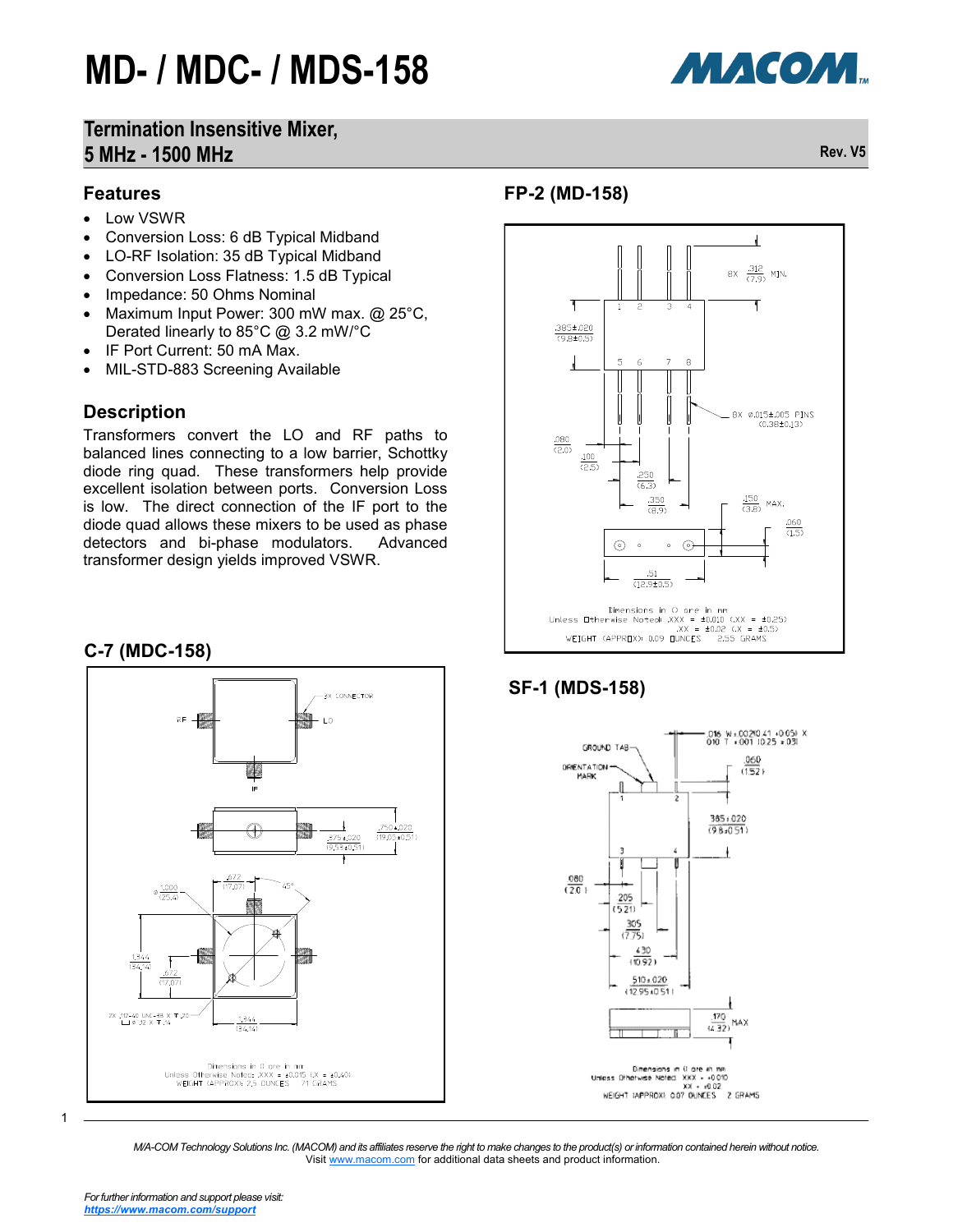

### Electrical Specifications<sup>1</sup>:  $T_A$  = -55°C to +85°C

| <b>Parameter</b>             | <b>Test Conditions</b>                                 | <b>Frequency</b>                              | <b>Units</b>             | <b>Min</b>     | <b>Typ</b>   | <b>Max</b>         |
|------------------------------|--------------------------------------------------------|-----------------------------------------------|--------------------------|----------------|--------------|--------------------|
| <b>Frequency Range</b>       | RF, LO Ports<br>IF Port                                | $5 - 1500$<br>$DC - 1000$                     | <b>MHz</b><br><b>MHz</b> |                |              |                    |
| <b>Conversion Loss</b>       |                                                        | 5 - 1000 MHz<br>5 - 1300 MHz<br>5 - 1500MHz   | dB<br>dB<br>dB           |                |              | 7.0<br>9.0<br>10.0 |
| Isolation                    | LO to RF                                               | $5 - 1500$ MHz<br>5 - 1000 MHz<br>5 - 600 MHz | dB<br>dB<br>dB           | 20<br>25<br>30 |              |                    |
|                              | LO to IF                                               | $5 - 1500$ MHz<br>5 - 1000 MHz                | dB<br>dB                 | 17<br>20       |              |                    |
|                              | RF to IF                                               | $5 - 1500$ MHz<br>5 - 1000 MHz<br>5 - 600 MHz | dB<br>dB<br>dB           | 8<br>18<br>20  |              |                    |
| DC Polarity                  | Negative                                               |                                               |                          |                |              |                    |
| DC Offset                    |                                                        |                                               | mV                       |                | $\leq 1$     |                    |
| RF Input                     | 1 dB Compression<br>1 dB Desensitization               |                                               | dBm<br>dBm               |                | $+1$<br>$-1$ |                    |
| SSB Noise Figure             | Within 1 dB of Conversion Loss<br>Max.                 |                                               |                          |                |              |                    |
| Typical Two Tone IM<br>Ratio | With -10 dBm input, each input 60<br>MHz and 70 MHz IF | 300 MHz<br>1000 MHz                           | dB<br>dB                 |                | 50<br>48     |                    |

1. All specifications apply when operated at +7 dBm available LO power with 50 Ohm source and load impedance.

2. For MDC-158 add 1.0 dB to conversion loss.

#### **Pin Configuration (MD-158)**

| Pin No. | <b>Function</b> | Pin No. | <b>Function</b> |
|---------|-----------------|---------|-----------------|
|         | <b>GND</b>      | 5       | LO              |
| 2       | <b>GND</b>      | 6       | <b>GND</b>      |
| 3       | <b>GND</b>      |         | <b>GND</b>      |
|         | IF              | я       | <b>RF</b>       |

### **Fin Configuration (MDS-158)**

| Pin No. | <b>Function</b> | Pin No. | <b>Function</b> |
|---------|-----------------|---------|-----------------|
|         | <b>GND</b>      |         | LO              |
|         | ΙF              |         | RF              |

#### 2

**Absolute Maximum Ratings (MDS-158) <sup>4</sup>**

| <b>Parameter</b>             | <b>Absolute Maximum</b>                             |
|------------------------------|-----------------------------------------------------|
| Max Input Power <sup>5</sup> | 300mW                                               |
| <b>Total Power</b>           | 350 mW Derated at 85°C @ 3.2<br>$mW$ <sup>o</sup> C |
| I O Power                    | +24 dBm                                             |

4. Operation of this device above any one of these parameters

may cause permanent damage.<br>5. Ambient Temperature  $(T_A) = +25^{\circ}C$ 

*M/A-COM Technology Solutions Inc. (MACOM) and its affiliates reserve the right to make changes to the product(s) or information contained herein without notice.*  Visit [www.macom.com](http://www.macom.com/) for additional data sheets and product information.

МАСОМ.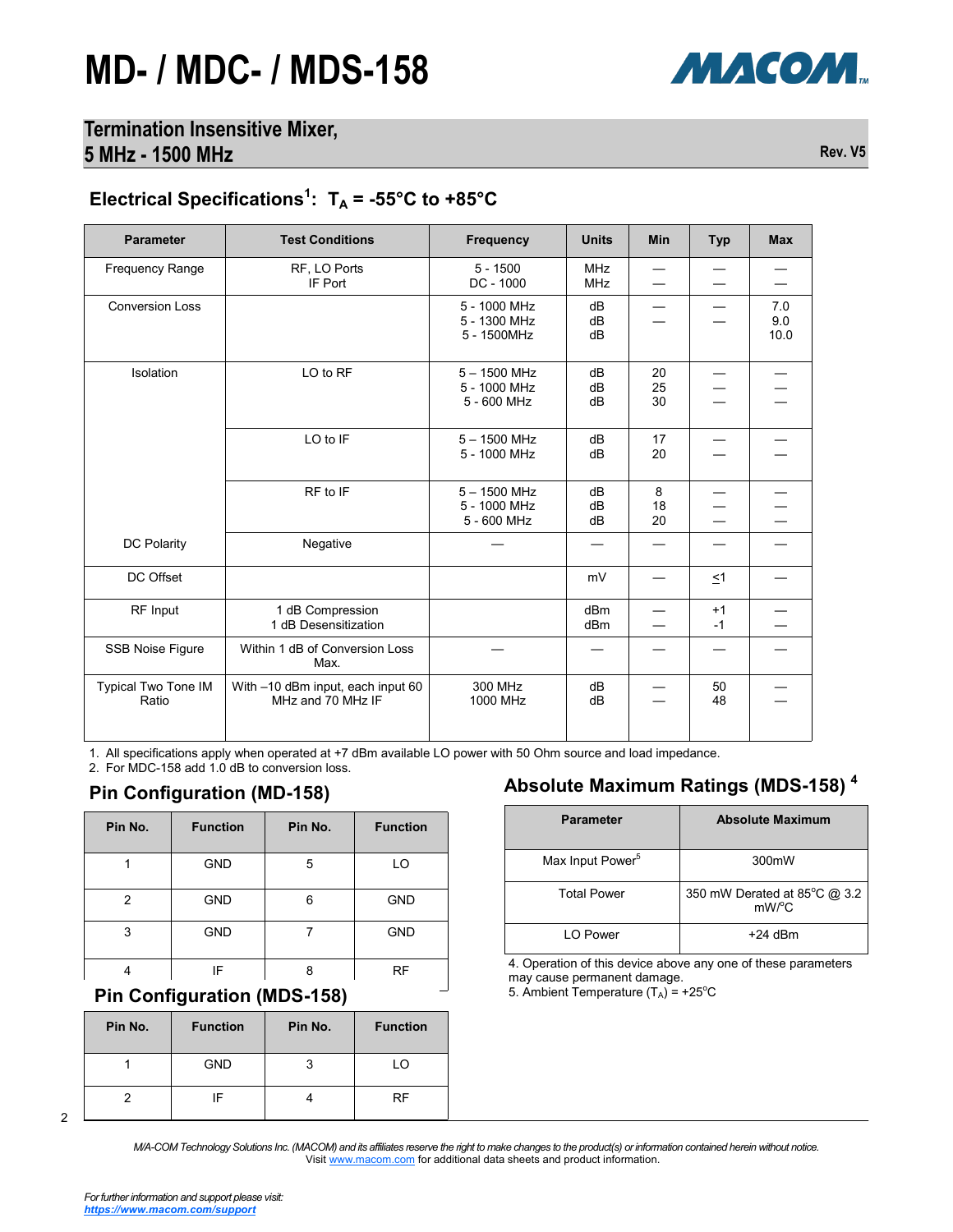

**Termination Insensitive Mixer, 5 MHz - 1500 MHz Rev. V5**

### **Bottom View of SF-1**













800

IF Frequency (MHz)

1000

1200

1400

1500

o

200

400

600



Conversion Loss vs. LO Power (RF @ 1000 MHz-10 dBm, IF = 50 MHz)



*M/A-COM Technology Solutions Inc. (MACOM) and its affiliates reserve the right to make changes to the product(s) or information contained herein without notice.*  Visit [www.macom.com](http://www.macom.com/) for additional data sheets and product information.

3